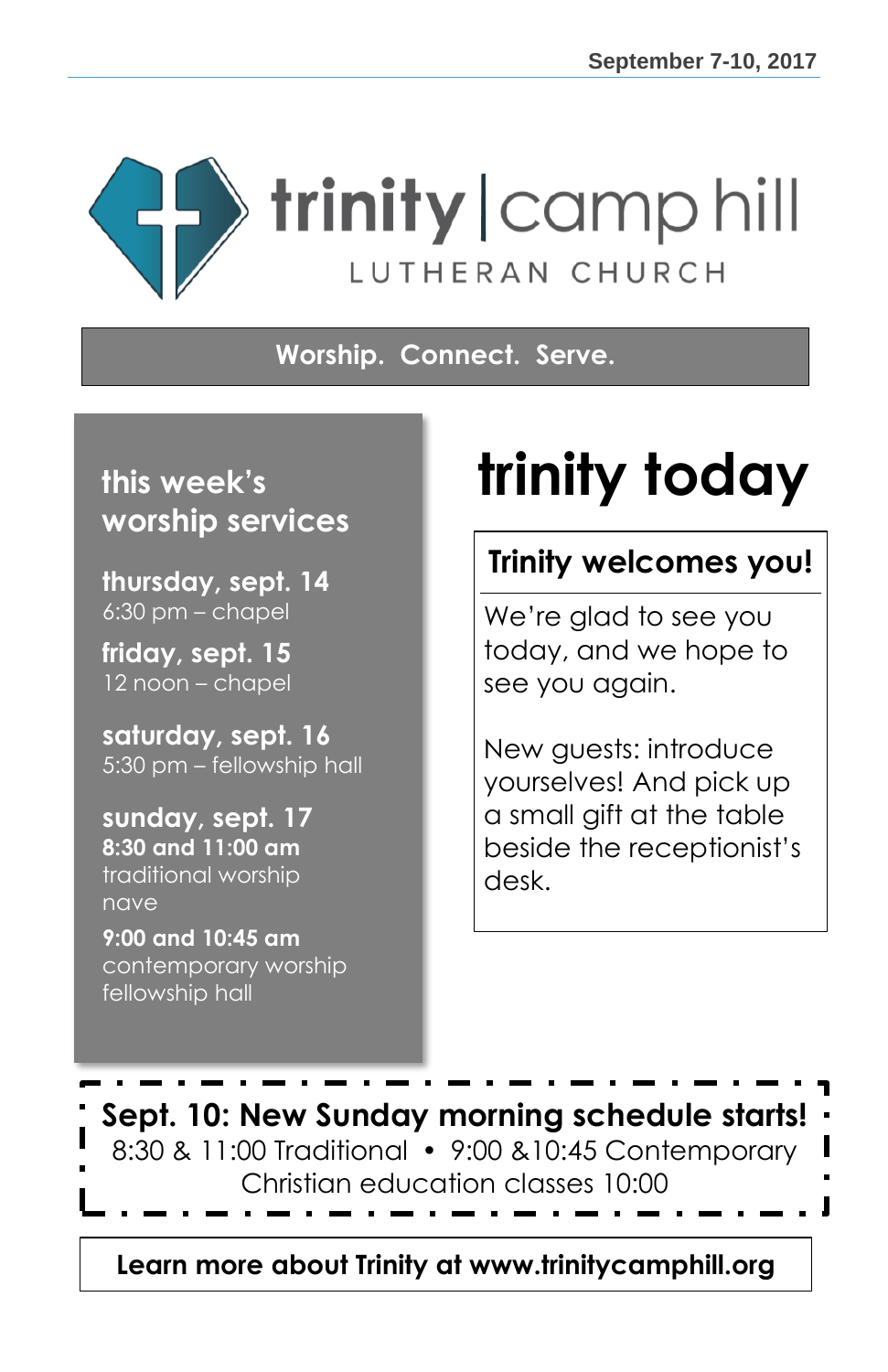# news

### **Trinity welcomes the Central PA Blood Bank this Sunday**

**morning.** The importance of the Blood Bank's mission was recently brought close to home when a Trinity member received a record amount of blood during her treatment at a local hospital. In gratitude for the donors whose blood was crucial to her care, and in praise to God for this wonder of modern medicine, we encourage all who are able to donate on Sunday. Let's do our best to GIVE PRAISE by GIVING BLOOD! **Report to Room 125 between 7:45 and 11:00 to donate.**

**Considering becoming a Trinity member?** Whether you've worshipped with us for a few weeks or a few years, we're glad to have you with us! Perhaps you're ready to learn more about us? Perhaps you're new to the Lutheran faith and have some questions? At Trinity, we are "United and Empowered to Worship, Connect, Serve" and our New Member course will highlight how we put that mission into action. This fall's classes will take place primarily during *Sup & Study* on Wednesdays in October, and members will be received on the weekend of November 3-4. Interested? Contact Kelly Falck, Director of Faith Formation, at [kelly.falck@trinitycamphill.org.](mailto:kelly.falck@trinitycamphill.org) Or call the church office.

**Watch the Burning of the Debt on Sunday, September 17, after late services!** As we've announced, our building loan with Fulton Bank has been paid. Again, thank you for your offerings to our budget and to the Debt Retirement Fund, both of which were used to make the loan payments. Your continuing contributions to debt retirement will enable us to begin paying off our internal loan for the expenses of the muchneeded steeple rehab.

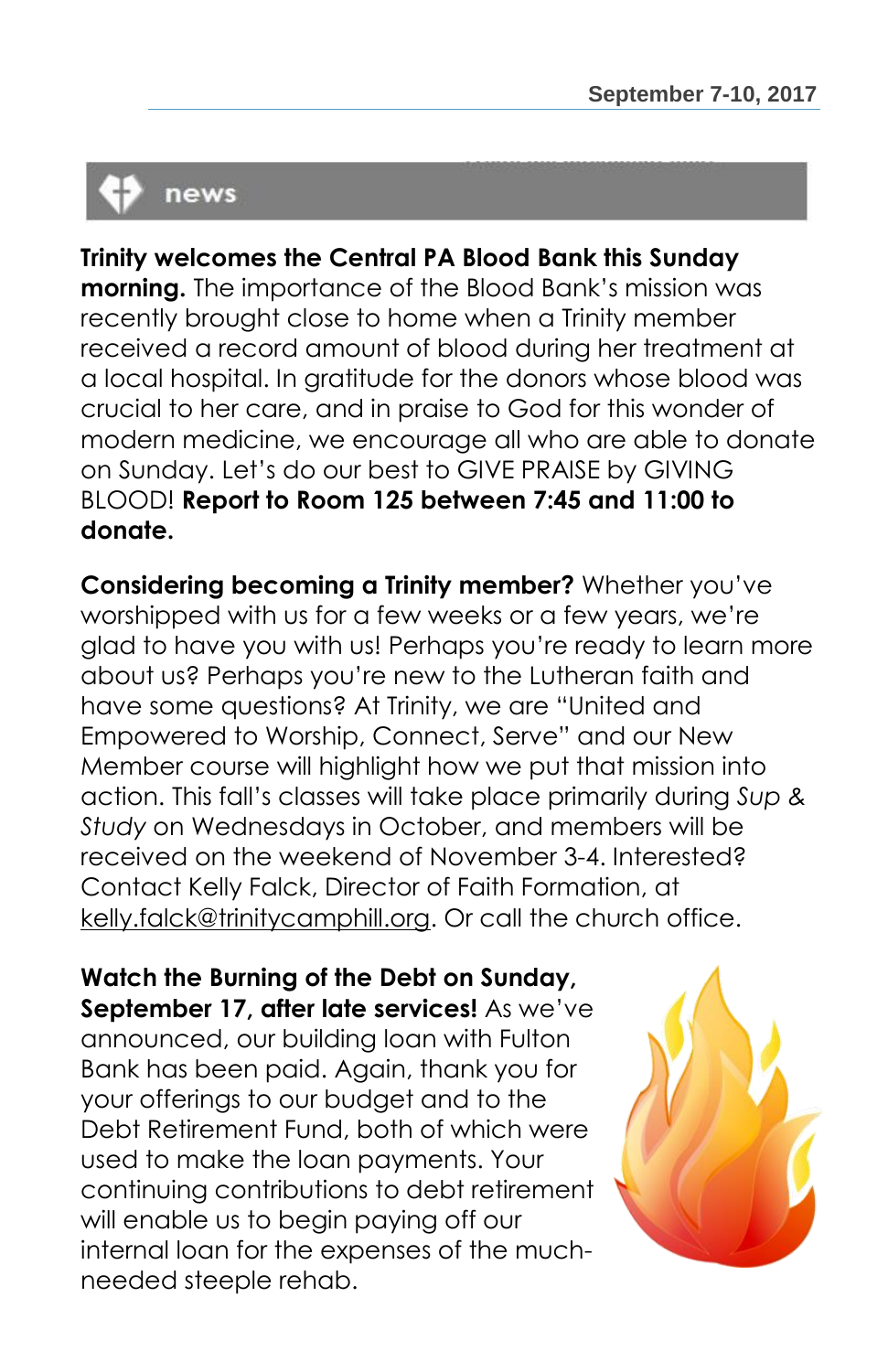#### **We're bringing VBS-style fun to Sunday mornings this fall.**

To do this, we need many warm and caring volunteers to sign up as CREW LEADERS. As a CREW LEADER, you'll be assigned a small group of children for whom you'll lead games, discussion, or crafts each week for about 15 minutes. All lesson plans and materials will be provided for you. CREW LEADERS age 14-adult are encouraged to join in! Contact Kelly Falck at [kelly.falck@trinitycamphill.org](mailto:kelly.falck@trinitycamphill.org)

#### **Gathering Space Display: Women of Trinity Sewing Ministry**

**Quilts.** Our quilt ministry is for those who want to create a warm, comforting quilt for people in need. We meet in room 237 monthly on the first Tuesday, 6–9 pm, and on the third Tuesday, 9 am–3 pm. Anyone at least 12 years old is welcome, and you don't need to know how to quilt or sew! We teach you how to cut squares for tops, help lay out the tops, sew tops or layered quilt sandwiches, or tie the quilts. Give an hour or whatever you can. Quilts are given to Lutheran World Relief as well as other agencies. Donations of cotton quilting fabric, new medium or large rotary blades, machine sewing needles size 80/12, or white, cream, or light grey thread are accepted. To support the Sewing Ministry group with the cost of supplies, make checks payable to Trinity Lutheran Church and write Sewing Ministry on the memo line. More info? Contact Carol Crowe at 717-737-2936 or [carolcrwe50@hotmail.com.](mailto:carolcrwe50@hotmail.com)

**WITF is airing** *Martin Luther: The Idea that Changed the World* at 8 pm on Tuesday, September 12. The program examines the profound impact that Luther's ideas had on the course of Western History.

### **You can buy fair-trade coffee, tea, and chocolate** in the Gathering Space after services on Sunday.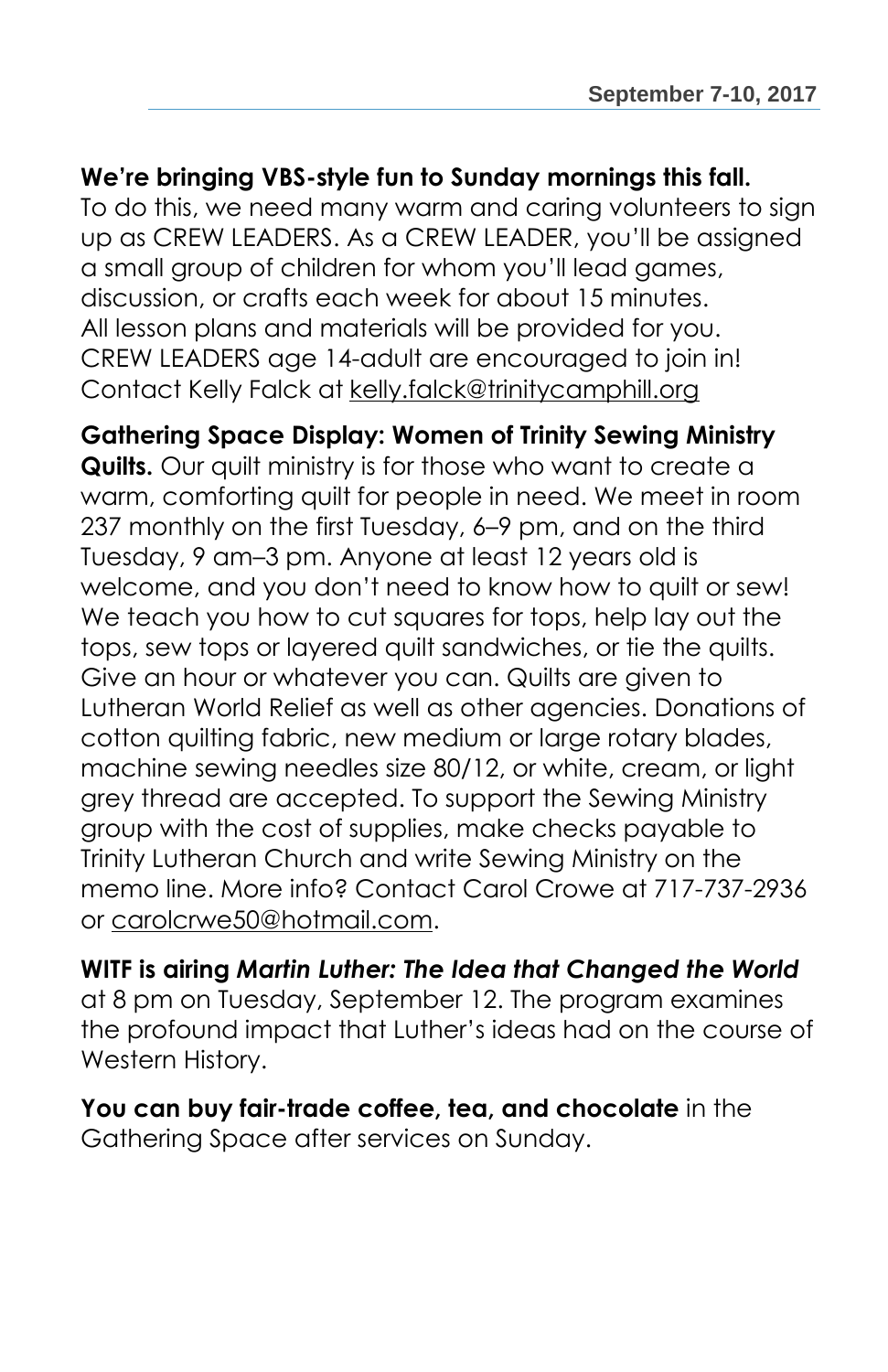# every member prayer list

**Share in the care of Trinity's family. Pray for these members in the coming week**: Sheila and Amber Whiteleather, and Morgan Burke; Kayla Whiteleather; Jim, Jen, Julia, and Jacob Wharton; Sarah and Jeffrey West-Chang; John and Judi West; Kenneth, Marie, and Ken Werley; Scott, Nikki, and Laura Wenrich; Patricia Wenrich

# join us!

*Our Hands Social Ministry Fair* **is going on all morning Sunday, September 10.** Hope you can stop by the displays in the Gathering Space and learn more about the outreach of our Social Ministry Team doing God's Work. Have a conversation to learn more, and just maybe you would like to offer your time and talents. Follow your passion!

**There's still time to join Trinity's tutoring teams!** Trinity Tutors work in elementary schools in Harrisburg. Investing only one hour a week to help a child practice reading, math, and communication in a one-on-one session yields so many benefits for both children and tutors. More info? Call Maggie Ackerman at 717-790-9345 or Holly Frymoyer at 717-576-5964.



**Ale House Table Talk.** Join Pastor Jack Horner and pastors from other congregations on **Tuesday, September 19**, at Appalachian Brewing Company, 6462 Carlisle Pike. Come at 6 pm to order dinner, or 7-8 pm for conversation. **Topic:** Do we put God in a box?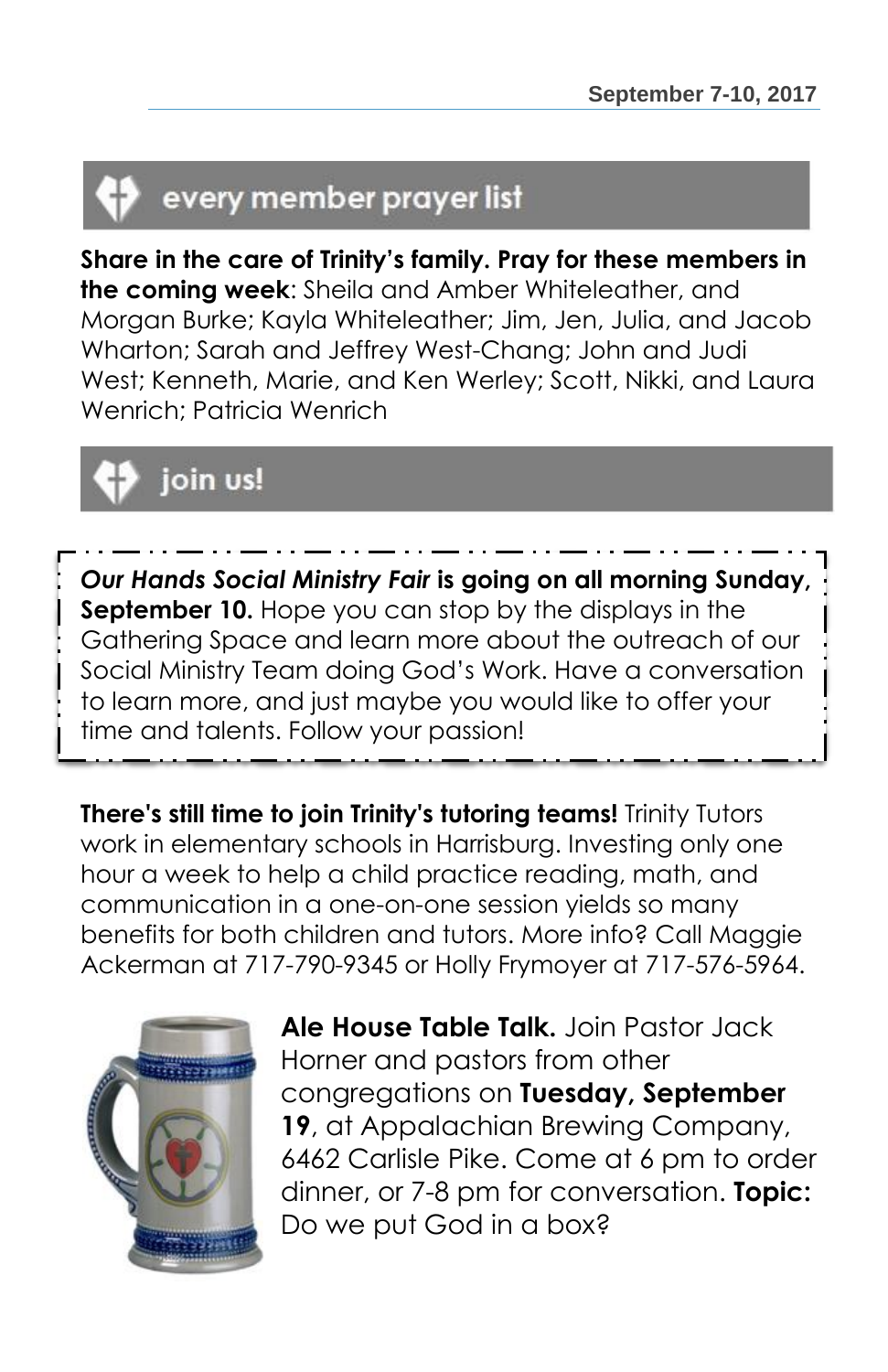**Pastor Horner's Thursday Bible Study, The Gospel of John, starts September 14,** at 9:30 (Fellowship Hall) or 7 pm (Rm 237).

**Healing Service:** Come to a service of healing (heart, mind, body, and soul) on Sunday, September 17, at 12:30 pm in the chapel. This service is held the third Sunday of each month.

**Trinity golf outing rescheduled!** Due to severe T-storms on August 18, the 2017 Chase for the Chalice, Trinity's open golf outing, was postponed. It will now be on on Saturday, October 14, at the Carlisle Barracks Golf Club with the first team going off at 10 am. This is a 4-person scramble format for golfers of all skill levels. Just \$45 gets you greens fee, cart, range balls, goodie bag, water, and afterward "dinner on the deck" including burgers, dogs, baked beans, cole slaw, chips, cookies, soda, and water. Winning team receives the engraved TLO 2017 Chalice, embroidered TLO 2017 Army War College golf hat and Army War College golf towel. Pay the day of the event – checks made payable to Lutheran Men in Mission. Deadline to register is Thursday, October 5. To sign up, contact Rick Sten, 717-823-2951, or [rsten58@verizon.net.](mailto:rsten58@verizon.net) Come and join the fun!

**The "Trinity Not [Quite] Ready for Broadway Bunch"** has worked since March on its first-ever production, *My Fair Lutheran*. Written by member Rick Sten, the musical is a take on *My Fair Lady*. You'll meet Martin Luther and Philip (well, Phyllis, in this case) Melanchthon as they make a friendly wager about whether or not Luther can convert a simple village girl to become a TRUE Lutheran. **The show is Sunday, October 1, at 4 pm in the Nave.** It's free and open to all, so invite everyone. Let's pack those pews! Production is now in high gear, and the countdown to Act One has begun.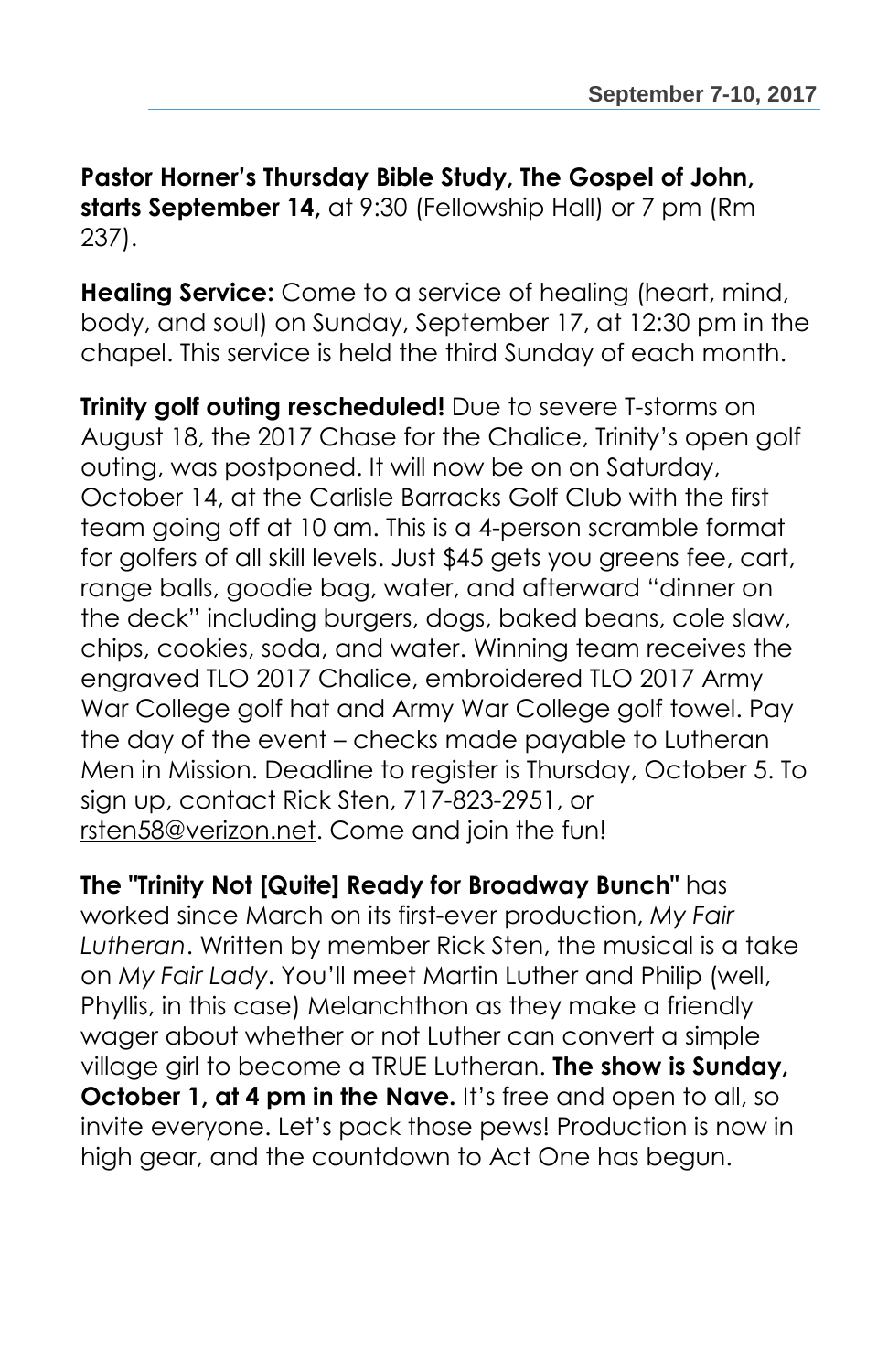### parish life

**Reach out to our hospitalized and at-home members.** See the list in the Narthex and the Gathering Space tract rack. Your prayers and contacts bring peace and comfort.

### children and youth

### **Faith Formation Fun Factory (aka Sunday School) Rally Sunday – September 10** *We're bringing VBS-style fun to Sunday mornings.* **10 – 10:45 am**

**Infants to age 2-3:** Our drop-in nursery has playtime AND some learning.

**Age 3 to Grade 5:** The group begins together with songs/laughter/fun led by Miss Amy. Then we'll break into small crews with caring adults leading games, crafts, and more as we dig in to the Old Testament! **Register now:** [www.trinitycamphillfamilies.weebly.com](http://www.trinitycamphillfamilies.weebly.com/)

**NOTE:** Children grades K-2 can join Cherub Choir (10:30-10:55 rehearsal). Indicate at registration if your child will join this fun choir.

**GRADES 6 - 7 (Room 11)** This Jr. High class is all about faith, fun, and fellowship with some great teachers! They'll be using the RE:FORM curriculum; a fun, active, and creative video-based experience focusing on characters and ideas from the bible. Be there for all of the excitement. Friends are always welcomed and encouraged to be part of this class.

**GRADE 8 (Room 12)** 8th graders are invited to participate in the Confirmation class, an in-depth curriculum that prepares our youth to affirm and accept those roles promised in their baptism. Through active discussion, fun, and fellowship, youth in this class will grow in their discipleship every Sunday morning. Peter Fox teaches this class. You MUST sign up to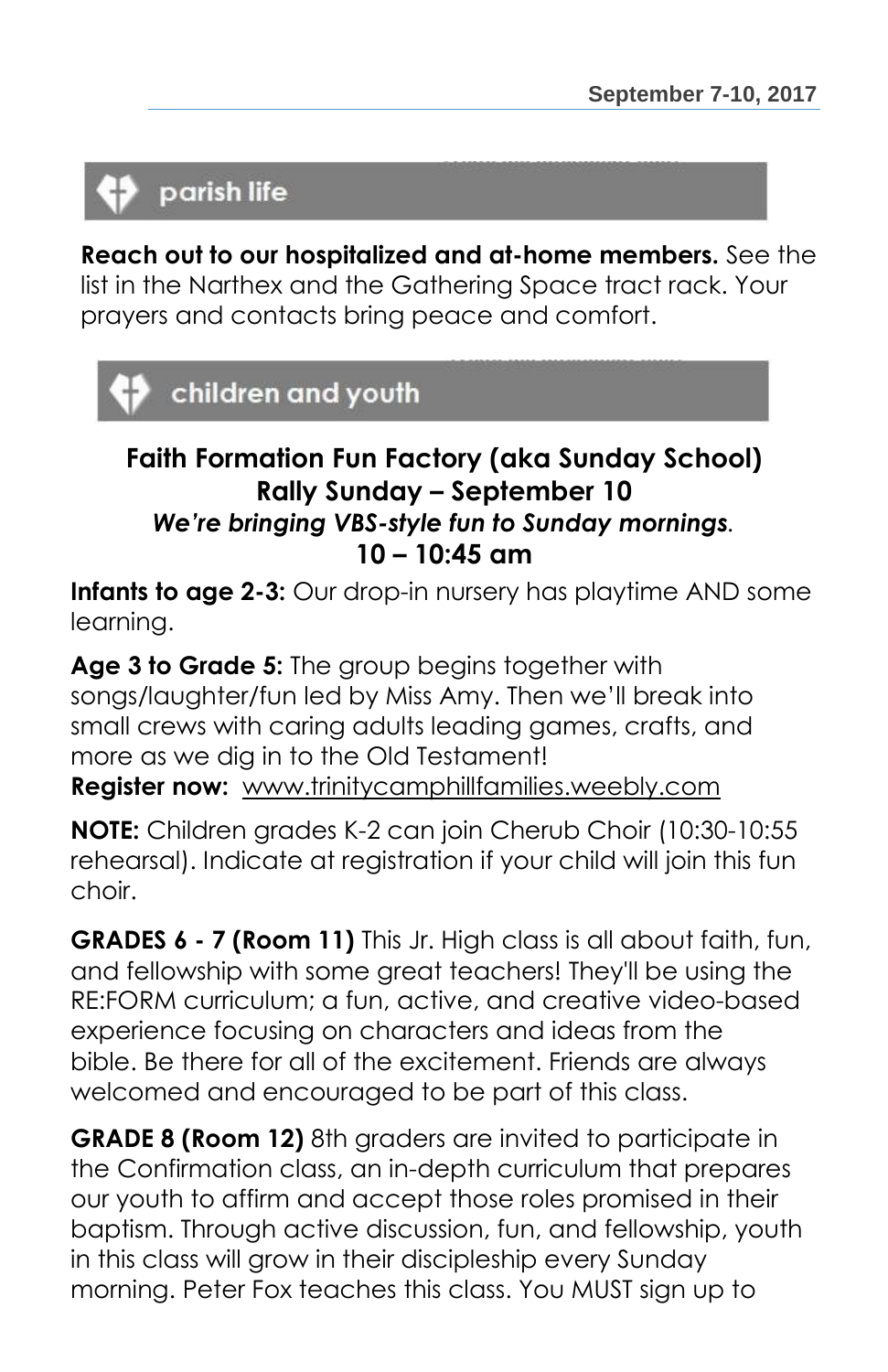participate in this class. Contact Peter Fox today with any questions at 717-737-9921, ext. 227.

**GRADES 9 - 12 (Room 235)** The Sr. High class is known as F.O.J. which stands for "Friends of Jesus." This class is unique not only because it is senior-high driven, but also because it is seniorhigh led. It is a class designed just for you and your peers to feel comfortable and accepted.

### **Adult Faith Formation Classes also beginning on September 10**

- Gospel Chat with Ryan Argot
- Adult Bible Study several folks share the lead
- Watch for info about new short series of classes coming soon!

### **Join a weekday Bible Study group:**

**Women's Bible Study:** The Armor of God September 20 – November 8 Wednesdays, 9:30-11:30 am; Room 227

**Pastor Horner:** September 14 – December 21 Thursdays, 9:30-11:00 am, FH; 7:00-8:30 pm, 237

**Men's Bible Study:** 2nd and 4th Tuesday; Brother's Restaurant Beginning September 12

**Starting in October - Bible School for Adults!** Come and join this hands-on adult Bible study modeled after the Vacation Bible School experience, with learning tools that might surprise you! You will participate in group discussion centered on how electrifying and magnificent Jesus really is and his power over nature, sickness and evil. You'll be challenged to know God better and given the tools necessary for applying the Bible in your everyday life. Class moderator Dona Norris will walk with you on this learning journey. Sundays, October 1 – November 5. 10:00 a.m.

**Attention all! YG IS THIS SUNDAY!** If you're in grades 6-12 and you're all about having an awesome time on Sunday nights, then YG (Youth Group) is the place to be. Be here this Sunday, September 10, from 6-8:30 pm in the YG Room (236) for tons of fun, faith, and fellowship with your YG brothers and sisters.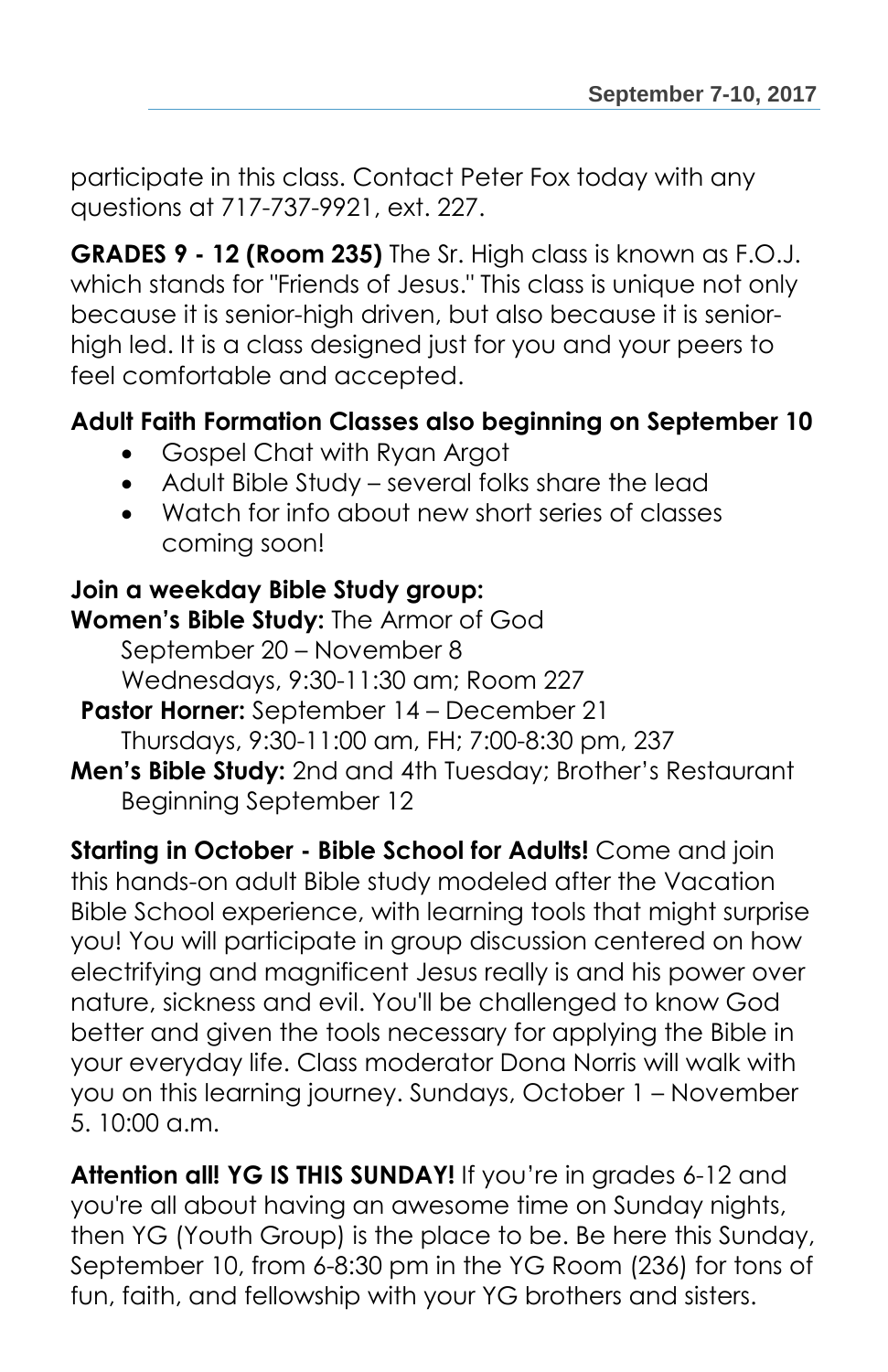Bring a snack to share! And most important, bring a friend! Friends are always welcome and encouraged in our YG, so invite them. YG includes all, so come as you are. Questions? Reach out to Peter Fox at 717-737-9921, ext. 227.

**Sr. High YG begins NEXT Sunday, September 17!** If you are in grades 9 - 12, please come out from 6 - 8:30 pm for this awesome night of group bonding, fellowship with one another, good conversation, fun, prayer and much, much more. Sr. High is a time just for you and your peers. Bring snacks! We want you to bring friends too! They are always welcome. Dinner and drinks will be provided. C U here. Sr. High is awesome, and we want you to be a part of it.

| <b>C</b> financial news |  |
|-------------------------|--|
|                         |  |

### **Trinity Financial Report – August 2017**

|                       | August      | Jan-Aug<br><b>Actual</b> | Jan-Aug<br><b>Budget</b> | Over or<br>(Under) |
|-----------------------|-------------|--------------------------|--------------------------|--------------------|
| Contributions*        | \$95,054    | \$864,270                | \$910,903                | (\$46,633)         |
| Other receipts**      | 3,669       | 69,102                   | 80,893                   | (11,791)           |
| <b>Total receipts</b> | \$98,723    | \$933,372                | \$991,796                | ( \$58,424]        |
| <b>Expenses</b>       | 119,754     | 943,963                  | 991,796                  | (47, 833)          |
| <b>Budget balance</b> | ( \$21,031) | (\$10,591)               |                          | (\$10,591)         |

#### **Building loan balance 8/31/2017** \$0

*\*Contributions are donations received for our general fund expenses (our budget) that are not designated for specific purposes.*

*\*\*Other receipts include interest earned, budget reimbursements, facility use fees, and a portion of last year's ending budget balance.*



**School kit collections run through September!** Trinity Tutors give needed school supplies to Foose, Downey, and Scott elementary students in Harrisburg. Each kit includes a plastic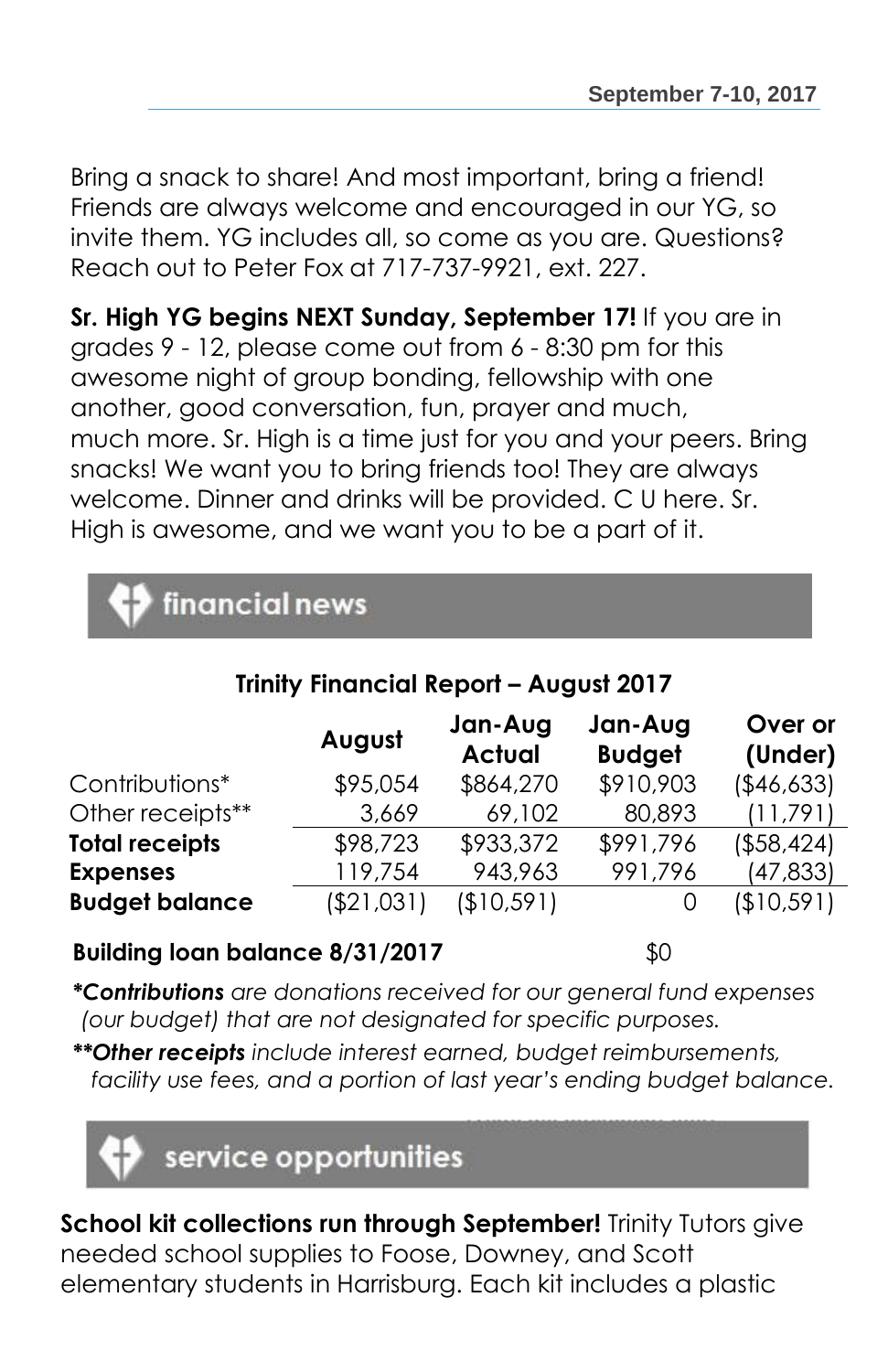school supply box, No. 2 pencils, pencil top erasers, a box of 24 crayons, a tissue pack, and a marble composition book. Donate a complete kit, or any items in bulk, or money. Put donations in the school kits area in the Gathering Space.

**2018 Maine Mission trip orientation** is Sunday, September 24, at 12:00 noon in the Library. Come to learn more and be part of the team for Trinity's eighth year working on home repair projects for Maine Seacoast Mission in Cherryfield, June 16-23. A volunteer service opportunity, an adventure, and a rewarding experience for the homeowners and the mission team!

## calendar

### **Sunday, September 10 Social Ministry Fair all morning – Gathering Space**

7:45 am. Blood Bank. Parking Lot 8:30 am. Traditional Worship. Nave 9:00 am. Contemporary Worship. Fellowship Hall 10:00am. Adult Bible Study. 228-230 10:00 am. Gospel Chat. 236 10:00 am. Faith Formation Fun Factory for children 10:00 am. Confirmation. 12 10:00 am. Jr. High (grades 6-7). 11 10:00 am. F. O. J. (grades 9-12). 235 10:30 am. Cherub Choir. 123 10:45 am. Contemporary Worship. Fellowship Hall 11:00 am. Traditional Worship. Nave 4:30 pm. Youth Bells. Nave 5:15 pm. Matins Choir. Choir Room 6:00 pm. YG. FH, 227-237, kitchen 6:00 pm. Junior Bells. Nave 6:30 pm. Junior Choir. 123

### **Monday, September 11**

9:00 am. Trinity Preschool Playgroup. 221-226 7:00 pm. Congregation Council. 237 7:00 pm. Boy Scout Troop 51 Committee. 229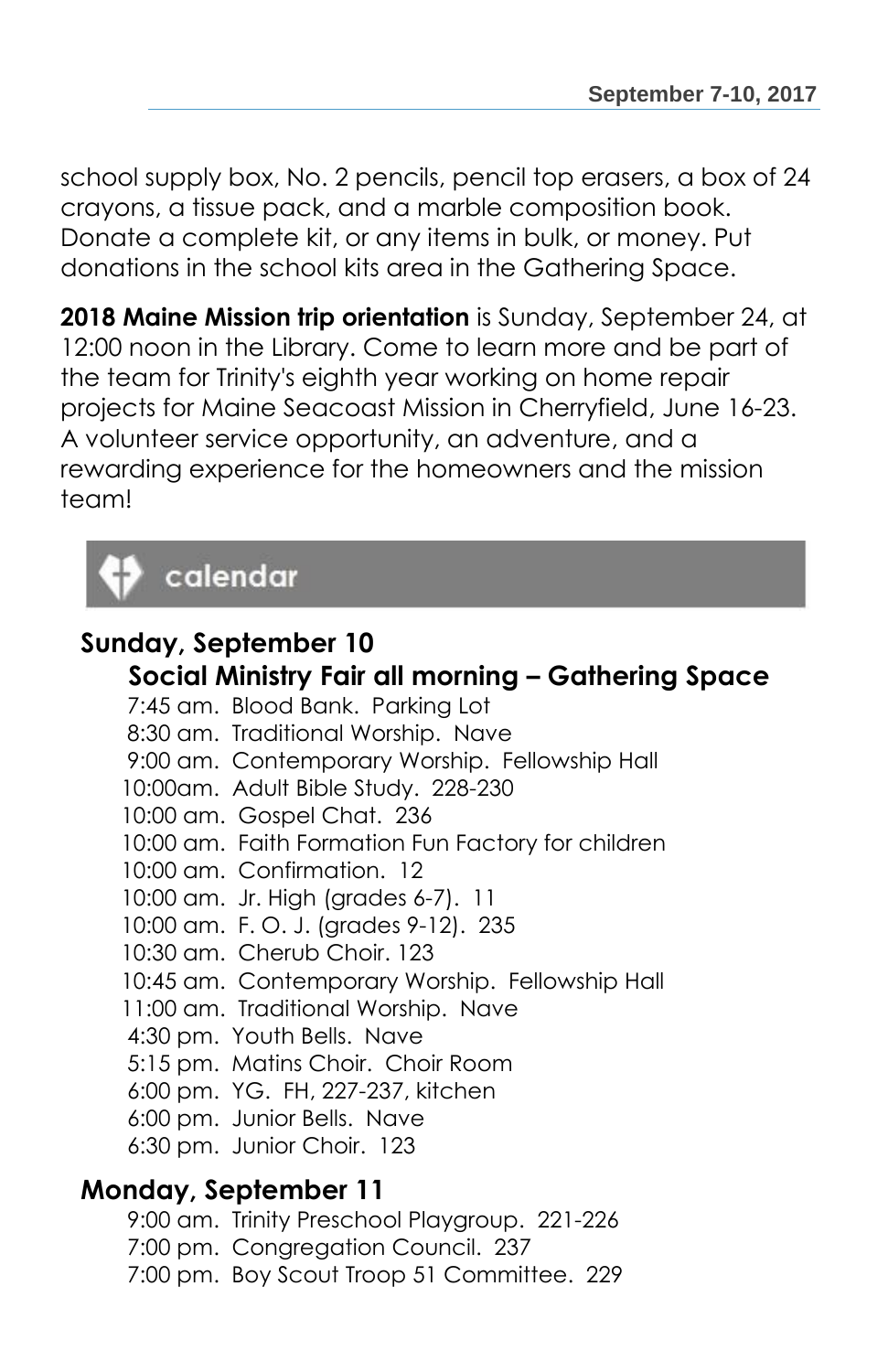### **Tuesday, September 12**

8:00 am. Men's Bible Study. Brothers' Restaurant 9:00 am. Staff Meeting. 239 9:00 am. Trinity Preschool Playgroup. 221-226 9:30 am. Boundaries Unlimited. 237 10:30 am. Pastoral Care. 239 6:30 pm. FaithX. Fellowship Hall 6:30 pm. Boy Scout Patrol Leaders. 229 7:00 pm. Men's Small Group. Library

### **Wednesday, September 13**

9:00 am. Trinity Preschool Playgroup. 221-226 9:30 am. Library Staff. Library 7:00 pm. Adult Bells. Nave

#### **Thursday, September 14**

9:00 am. Trinity Preschool Playgroup. 221-226 9:30 am. Bible Study. Fellowship Hall 10:30 am. L.I.F.T. Small Group. 239 6:30 pm. Worship. Chapel 7:00 pm. Bible Study. 237 7:00 pm. Boy Scout Troop 51. FH 7:00 pm. Chancel Choir. Choir Room

### **Friday, September 15**

12:00 noon. Prayer Service. Chapel 7:00 pm. CROSS Coffeehouse. 124-126

### **Saturday, September 16**

8:20 am. Trinity on the Run. Parking lot 5:30 pm. Worship. Fellowship Hall

### **Sunday, September 17**

8:30 am. Traditional Worship. Nave 9:00 am. Contemporary Worship. Fellowship Hall 10:00am. Adult Bible Study. 228-230 10:00 am. Gospel Chat. 236 10:00 am. Faith Formation Fun Factory for children 10:00 am. Confirmation. 12 10:00 am. Jr. High (grades 6-7). 11 10:00 am. F. O. J. (grades 9-12). 235 10:00 am. Book Discussion Group. 232-234 10:30 am. Cherub Choir. 123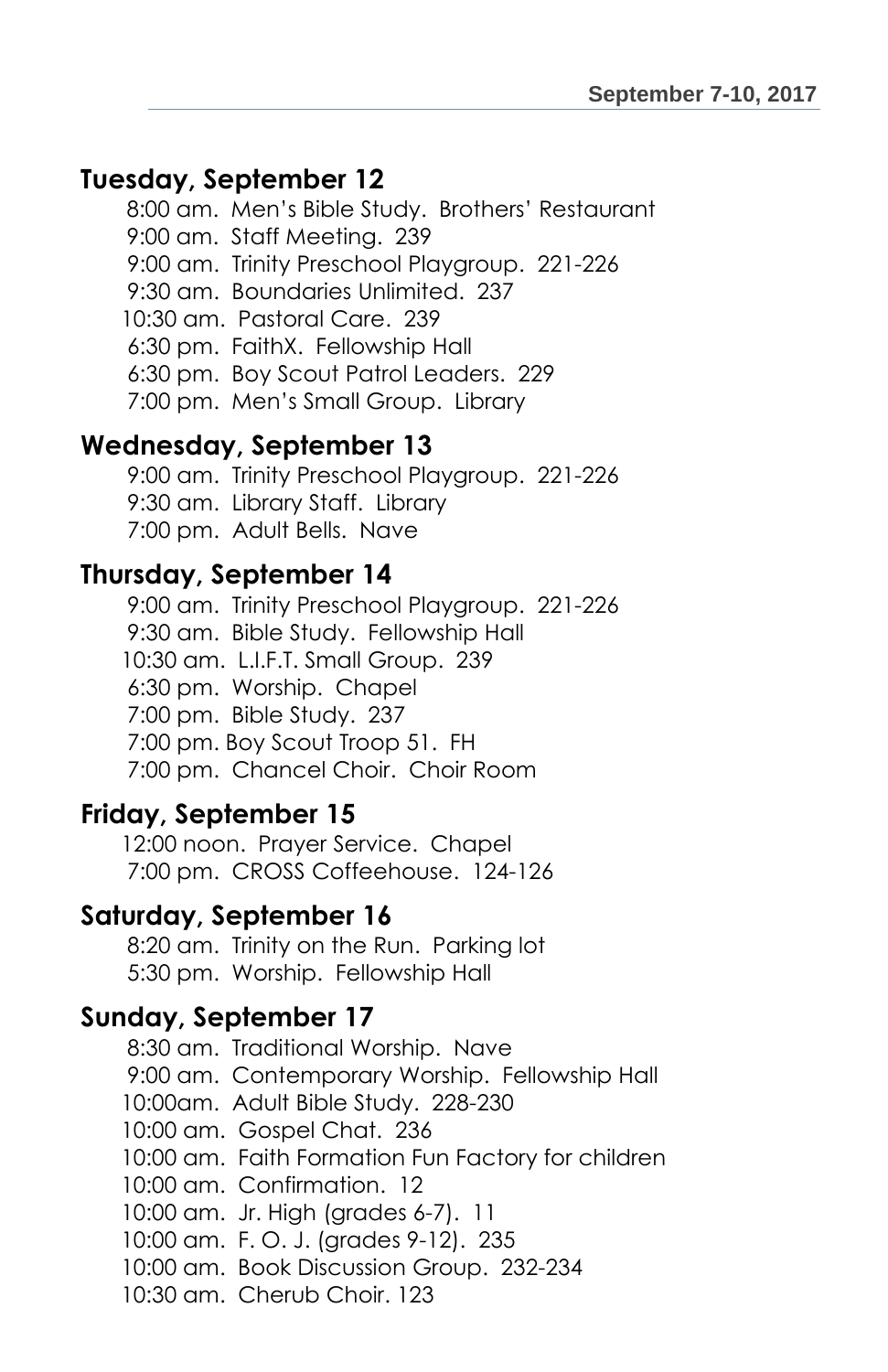10:45 am. Contemporary Worship. Fellowship Hall 11:00 am. Traditional Worship. Nave 12:00 noon. Burning of the Debt. Portico 12:30 pm. Healing Service. Chapel 4:00 pm. Girl Scout Troop 1967. 121 4:30 pm. Youth Bells. Nave 5:15 pm. Matins Choir. Choir Room 6:00 pm. YG. FH, 227-237, kitchen 6:00 pm. Junior Bells. Nave 6:30 pm. Junior Choir. 123

### support group meetings

| 7:30 am. Mon. thru Fri. 121                |
|--------------------------------------------|
| 7:30 pm. Mon. thru Thurs. 121              |
| 11:30 am. Wednesday. 124-126               |
| 12 noon. Mon., Tues., Thurs., Fri. 124-126 |
| 1:00 pm. Wednesday. 124-126                |
| 6:00 pm. Mon., Thurs. 124-126              |
| 7:30 pm. Tues., Thurs. 232-234             |
| 7:30 pm. Thursday. 239                     |
| 7:00 pm. Monday. 239                       |
| 7:00 pm. Mon., 236; Thurs. 229             |
| 6:30 pm. Monday. 228-230                   |
|                                            |

### community group meetings

Harrisburg Singers 7:00 pm. Tuesday. Choir Room Ikebana 9:00 am. Wednesday. FH Lutheran Camping Corp. 6:30 pm. Wednesday. 239